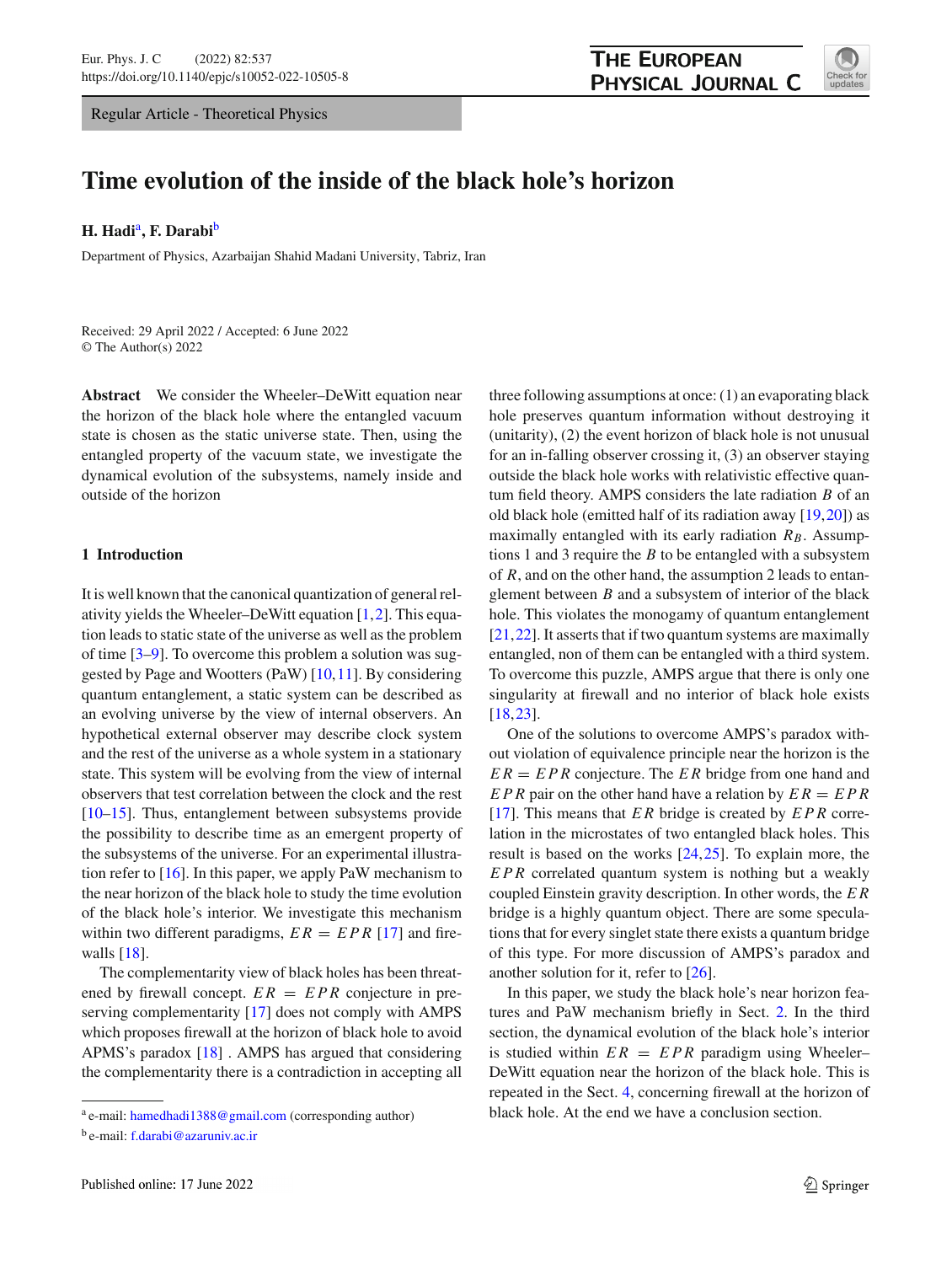## <span id="page-1-0"></span>**2 Black hole's near horizon features and PaW mechanism**

In the black hole formation and evaporation process, the unitarity of S-matrix is an important fact. We assume that *B* is an outgoing Hawking mode in the near horizon zone of a black hole. The unitarity of S-matrix imposes that the mode *B* at near horizon be pure for a newly constructed black hole, otherwise, it has to be purified as a whole Hawking radiation, emitted partly at near horizon, entangled with the other part at far distance, for an old black hole. In the later case, the exact purification of the *B* mode is associated to degrees of freedom of the black hole.

Before considering the evaporation and radiation of an old black hole, $\frac{1}{x}$  $\frac{1}{x}$  $\frac{1}{x}$  the entropy of which is smaller than the entropy of the radiation that it has already emitted, there is a so called AMPS paradox. Here the entropy means von Neumann entropy. This entropy can be written for two quantum systems as follows

$$
S_{AB} = -tr(\rho_{AB} ln \rho_{AB})
$$
 (1)

where  $\rho_{AB}$  is density matrix for quantum mechanical systems *A* and *B*. The amount of von Neumann entropy  $S_A$  ( $S_B$ ) is considered by

$$
S_A = -tr(\rho_A ln \rho_A) \tag{2}
$$

$$
S_B = -tr(\rho_B ln \rho_B) \tag{3}
$$

which is derived by tracing over states *B* (*A*) in density matrix  $\rho_{AB}$ . When *A* and *B* are maximally entangled (not pure) then  $S_A = S_B = 1$  and  $S_{AB} = 0$ . On the other hand when  $S_A = S_B = 0$ , then there is no any entanglement between *A* and *B* (pure).

To consider the AMPS paradox let's do as follows. For an exterior rest observer, the outgoing near horizon Hawking mode *B* has the entropy  $S_B \simeq 1$  which indicates that it is not pure. However, this mode can be purified by the early emitted Hawking radiation. If we denote  $R_B$  for the early radiation, then the von Neumann entropy  $S_{BR_B}$  is exponentially small, namely  $S_{BR_B} \ll 1$ . If we indicate the interior mode of black hole by *A*, then for an in-falling observer, realizing the vacuum, the mode *B* has to be purified by *A*. In other words,  $S_{BA} \ll 1$ . On the other hand the sub-additivity theorem implies [\[23](#page-6-9)]

$$
S_B \leqslant S_{BA} + S_{BR_B} \tag{4}
$$

which is violated by the simultaneous imposition of the results  $S_{BR_B} \ll 1$  and  $S_{BA} \ll 1$ . Thus, in order to revalidate this theorem, the statement of *entanglement monogamy* is introduced, which allows each state to be entangled with one and only one other state [\[22\]](#page-6-8).

To overcome above paradox, AMPS suggested the existence of firewall at the horizon which is created by breaking of entanglement between *B* and *A*. The monogamy of entanglement does not allow entanglement among three parties. In AMPS's suggestion one of the entanglements breaks down which leads to the creation of firewall at horizon. This violates the equivalence principle of general relativity near the horizon.

Regarding these properties of the black hole which leads to "frozen vacuum"  $[28]$  $[28]$ , in the next section we will consider the Wheeler–DeWitt equation in the near horizon of black hole to ascribe a typical time evolution for the quantum states, inside the black hole.

Before describing our argument, we review PaW approach which is necessary for our discussion, as follows.

• The universe is timeless

<span id="page-1-3"></span>
$$
H|\psi\rangle = 0,\tag{5}
$$

where  $|\psi\rangle \in \mathcal{H}$  is an eigenstate of its Hamiltonian *H*.

• Hamiltonian includes at least one good clock. It means that a clock system  $H_c$  with a large distinguishable states, interacts weakly (or does not have interaction at all) with the rest of universe  $H_r$ . So, it leads to Hamiltonian system with tensor product structure in its eigenstate space *H* ∈  $H_c \otimes H_r$  such that non-interacting property holds:

<span id="page-1-2"></span>
$$
H = H_c \otimes I_r + I_c \otimes H_r, \tag{6}
$$

where *I* are the unit operator on each subsystem.

• Clock and the rest of the universe are entangled. This feature allows the apparent dynamical evolution of the rest of universe in terms of clock, without any evolution at the level of the universe, at all. To explain it in more details, one assumes that the state of the universe is  $|\psi \rangle$ , then  $|\psi(t)\rangle_c$  and  $|\psi(t)\rangle_r$  are the states of clock system and rest of the universe system, respectively. By projecting  $|\psi\rangle$  on the states of clocks  $|\psi(t)\rangle_c$ , and considering  $|\psi(t)\rangle_c = e^{-iH_c t/\hslash} |\psi(0)\rangle_c$ , one gets the vectors

<span id="page-1-4"></span>
$$
|\psi(t) > r :=_c < \psi(t) | \psi> = e^{-i H_r t/\hbar} |\psi(0) > r . \tag{7}
$$

This indicate the proper evolution of subsystem *r* under the action of its local Hamiltonian  $H_r$ . Although the system globally appears to be static, its subsystems indicate

<span id="page-1-1"></span><sup>&</sup>lt;sup>1</sup> Old black hole is known as a black hole which has radiated more than half of its initial entropy in the Page time. One can consider an old black hole by the collapse of some pure state and then evaporation of it into Hawking radiation which can be divided into early and late parts as follows  $|\Psi\rangle = \sum_i |\psi_i\rangle_E \otimes |i\rangle_L$ .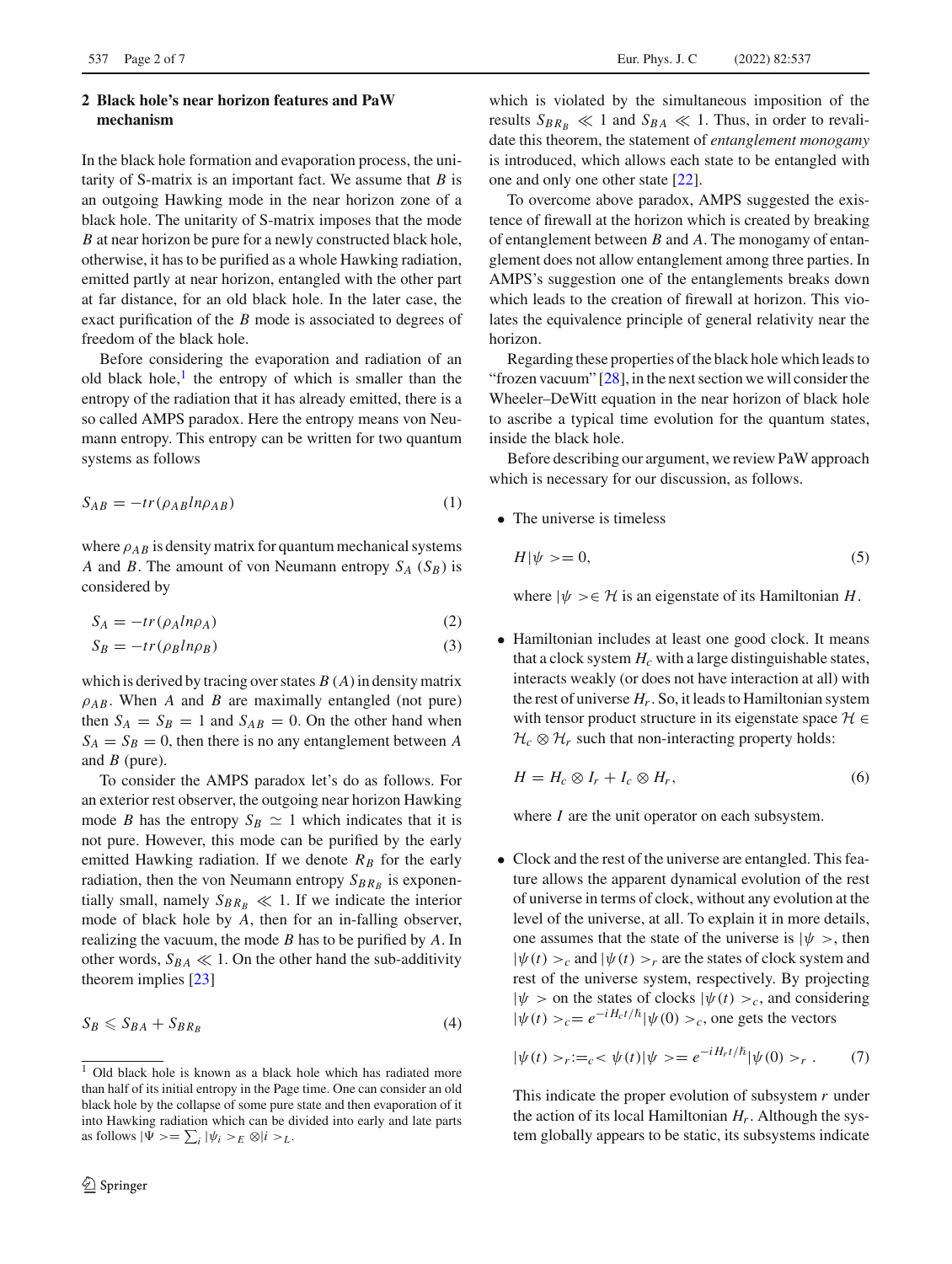correlations which represent an apparent dynamical evolution. In fact, this is called evolution without evolution.

# **3 Time evolution of the interior of a black hole and**  $ER = EPR$

In this section, we investigate the time evolution of an old black hole's interior according to Wheeler–DeWitt equation by considering  $ER = EPR$  conjecture. The left hand side of the  $ER = EPR$  is Einstein Rosen bridge and the right hand side of it is the *EPR* paradox. There are similarities between entanglement pair *EPR* and Einstein Rosen bridge. To show that, suppose a large number of particles which are separated in a two entangled Bell pairs. Each part is collapsed to make a single black hole. Now there are two entangled black holes which can be connected by *E R* bridge. In other words two entangled black holes (*EPR* pairs) can do the role of *E R* bridge. It is important to mention that this relation is over a particular manifold and maybe it cannot be applied in every spacetime. However, some physicist take a radical position that these two parts are linked even for a single entangled pair [\[17](#page-6-3)]. For our goal in this section and whole of this paper, since we have constrained our consideration to black holes, the symbolic equation  $ER = EPR$  is applicable. It is important to note that both side of the  $ER = EPR$  conjecture, have "no superluminal signals" and "no creation by LOCC" features. There is no violation of locality in the both entanglement and Einstein Rosen bridge part of the equation or in other words there is no superluminal signals in *E R* bridge and *EPR* Bell pairs. The other feature, no creation by LOCC, admits that by local operation and classical communication (LOCC) one can not increase or create the entanglement of both parts. In other words, Alice with her entangled pair by doing local operation and sending information by classical communication cannot create or increase the entanglement. The same situation also true for Einstein Rosen bridge part. For two distant black hole with no Einstein-Rosen bridge, there does not seem to be any way to create a bridge between them without preexisting bridges.

One of the applications of  $ER = EPR$  conjecture is to overcome the AMPS paradox. For an old black hole the interior a exterior states of the near horizon is indicated by *A* and *B*. The early Hawking radiation's state is  $R_B$ . The states *B* and *A* are entangled and on the other hand the states *B* are also entangled by early Hawking radiation  $R_B$ . As we mentioned in the previous sections *B* cannot be entangled both with  $A$  and  $R_B$  (monogamy of entanglement). To overcome this paradox,  $ER = EPR$  can be applied here by mapping interior states *A* by *E R* bridge to early Hawking radiation *RB*. Therefore the monogamy of entanglement is not violated because the interior states *A* and early Hawking radiation are identified( $A = R_B$ ).

With these descriptions, horizon of the black hole for an in-falling observer is not a particular region and he/she can cross the horizon without experiencing any particular event(without confronting with firewall). However, by applying  $ER = EPR$  not only for quantum vacuum *A* and *B* states and Hawking radiation  $R_B$ , but for the exited states of the vacuum, we will confront with a particular vacuum near the horizon of the black hole which is called frozen vacuum. To understand the essence of this vacuum and its relation to  $ER = EPR$  conjecture, suppose two observers an in-falling observer Alice and a static observer Bob for an old black hole. We indicate the Hilbert state of *A*, *B* and  $R_B$  states, by  $|n > \tilde{h}$ ,  $|n > b$  and  $|n > R_B$ , respectively.

<span id="page-2-0"></span>Now we want to consider the vacuum when it is exited and to observe its influence in  $ER = EPR$  paradigm. In doing so, suppose an old black hole and indicate a thermally entangled state without normalization factors of  $bR_B$  as follows

$$
|\psi \rangle_{PR_{B}b} = |i \rangle_{p} \otimes \sum_{n=0}^{\infty} |n \rangle_{b} |n \rangle_{R_{B}}
$$
 (8)

Here  $|i \rangle_p$  is the state of a pointer which has not interacted with any of the subsystems yet. By using  $ER = EPR$  conjecture which here is  $A = R_B$  one can apply the following map

$$
|0>_{R_B}\to|0>_{\tilde{b}},\ldots|j>_{R_B}\to|j>_{\tilde{b}},\ldots
$$
 (9)

If we assume the black hole is billions of light years, then the curvature is negligible in the near horizon region. In this vicinity one may expect the violation of semiclassical approach or equivalence principle.

<span id="page-2-1"></span>To complete premeasurement we suppose the pointer *p* measures the states  $R_B$ . So the equation [\(8\)](#page-2-0) becomes

$$
|\psi\rangle_{PR_{B}b} = \sum_{n=0}^{\infty} |n\rangle_{b} |n\rangle_{R_{B}} |n\rangle_{p}
$$
 (10)

A realistic system cannot be separated from environment. Then, here a pointer can do the role of the environment for radiation states  $R_B$ . If one trace over the stats *B* the rest  $pR_B$ is a mixed state and is not pure. Therefore, any map from  $R_B$  to states  $A$  cannot give the vacumm state of the nearhorizon zone  $|0 \rangle_{b\tilde{b}}$ . So, if we include the environment *p* for Hawking radiation states  $R_B$  the donkey map becomes

$$
|0>R_B|0>p\rightarrow|0>\tilde{b},\dots|j>R_B|j>p\rightarrow|j>\tilde{b},\dots
$$
\n
$$
(11)
$$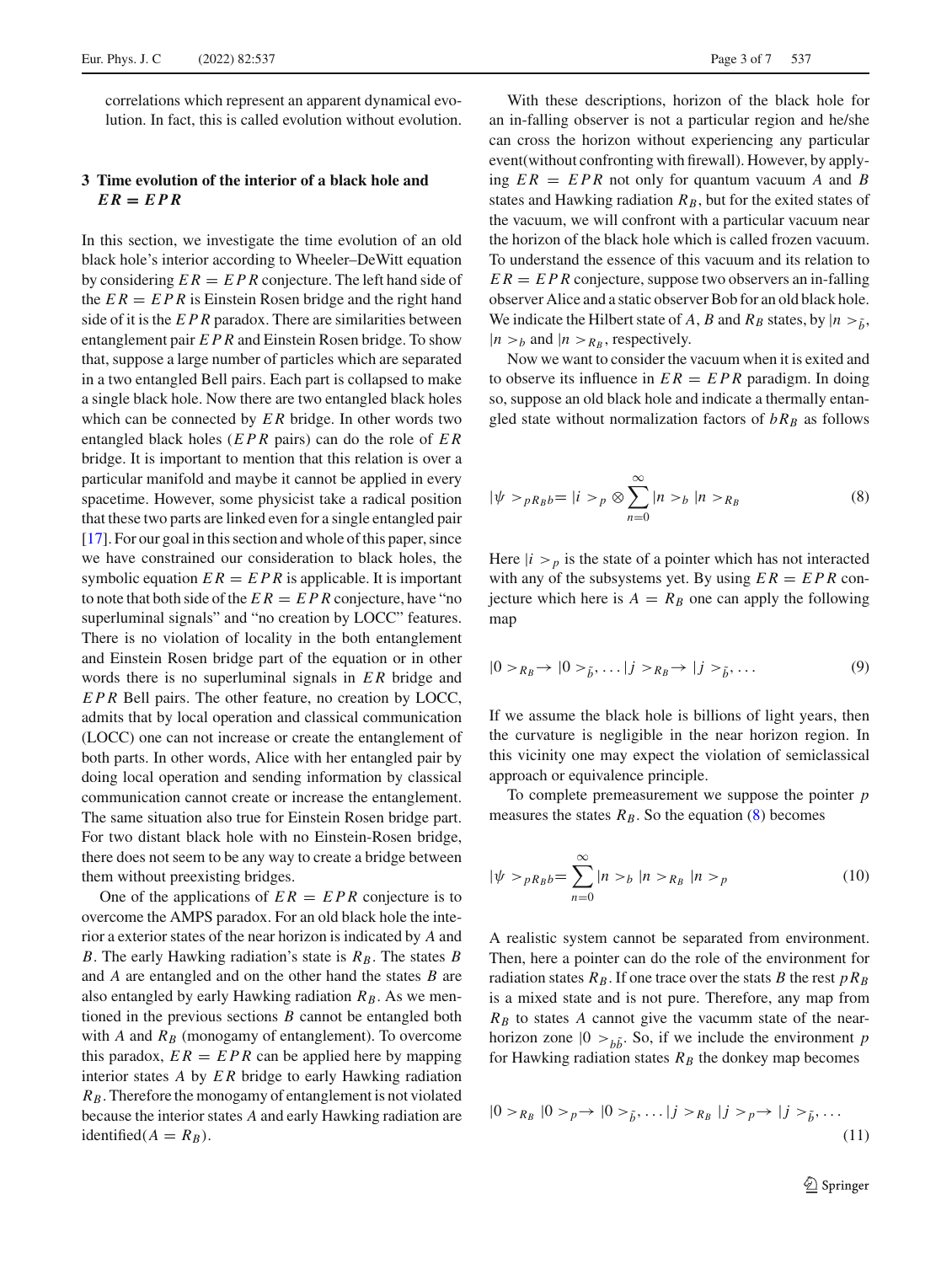$$
|0>_{b\tilde{b}}\alpha \sum_{n=0}^{\infty} x^n |n>b|^{n>\tilde{b}},
$$
\n(12)

where we suppressed the normalization factor.

Now suppose the pointer  $p$  measures  $b$  instead of  $R_B$ . This gives the same results as Eq. [\(10\)](#page-2-1). In addition, assume Bob an static observer who is one light year from near-horizon zone is aware of this measurement then he disappears. Nine years later a clueless Alice who is a free falling observer is going to experience the near horizon vacuum. In her journey she will not recognize any thing especial near the horizon vacuum because from her knowledge of black hole she know that near horizon vacuum *B* can be purified by states *A* which is identified by  $R_B$ . Alice was aware of  $R_B$  before starting her journey into vacuum and then she was aware of *A*, too. Therefor she enjoy her journey and will not see anything except the in-falling vacuum.

However, if Alice become aware of Bob's knowledge she will confront with a contradiction. In other words if Bob meet the Alice and share the *p* measurement of vacuum *B*, then Alice in purifying of  $A(= R_B)$  with *B* confronts with a contradiction. Because, in this situation *B* is not purified by *A* from Alice's view. To avoid this contradiction Alice must always experience the in-falling vacuum [\(12\)](#page-3-0) and she cannot see any exited vacuum by the pointers, environment or even by herself. Then, near-horizon vacuum is an special vacuum which is called "Frozen Vacuum".

As we mentioned before we want to construct wheeler– DeWitt equation in near-horizon zone. We recognized that near-horizon zone is frozen vacuum. To construct the wheeler–DeWitt equation in this vicinity we use the page and wootter approach [\[10\]](#page-5-4) We reviewed this approach in Sect. [2.](#page-1-0) Now its time to apply wheeler–DeWitt to near-horizon zone. In doing so, we start from vacuum state of near horizon or frozen vacuum.

According to Bousso, the in-falling vacuum state without normalization factors is as follows [\[28\]](#page-6-13)

$$
|0>_{b\tilde{b}} = \sum_{n=0}^{\infty} x^n |n>_{b} |n>_{\tilde{b}},
$$
\n(13)

where  $|n > b$  and  $|n > \tilde{b}$  are the quantum states of outside and inside the black hole horizon, from in-falling observer's point of view, and the coefficient  $x = e^{-\beta \omega/2}$  for modes with Killing frequency of the order of Hawking temperature is of order one. This is particular vacuum state which is called "frozen vacuum". The observer in this vacuum state, near the horizon, is unable to observe any particle, whereas a rest inertial observer far from gravity is able to observe particles from her/his vacuum state. In other words, it leads to violation <span id="page-3-0"></span>of equivalence principle. This vacuum state is the only state that exists near the horizon when one is in the  $ER = EPR$ paradigm. It turns out that while  $ER = EPR$  conjecture tries to save monogamy principle in black hole physics, at the same time leads to violation of equivalence principle (through the frozen vacuum rather than the firewall). These explanations have far-reaching implication for our next arguments.

Now, we consider the frozen vacuum state as the universe state. Since there is only one vacuum state – frozen vacuum state – near the horizon in the  $ER = EPR$  case, it is the mere state that can be described as the universe state. The local Hamiltonians for subsystems *c* and *r*, defined by relation [\(6\)](#page-1-2), are given by  $H_b$  and  $H_{\tilde{b}}$ , respectively as

<span id="page-3-1"></span>
$$
H_b = \sum_{n=0}^{\infty} x^{-n} |n \rangle_b < n|,\tag{14}
$$

$$
H_{\tilde{b}} = -\sum_{n=0}^{\infty} x^{-n} |n >_{\tilde{b}\tilde{b}} < n|,
$$
 (15)

where  $H_b$  and  $H_{\tilde{b}}$  indicate the local Hamiltonians for outside (clock system) and inside (rest of universe) the black hole horizon, from in-falling observer's point of view, respectively. Now by using Eqs.  $(5)$ ,  $(6)$ ,  $(14)$  and  $(15)$  one can obtain the following equation

$$
\left(\sum_{n=0}^{\infty} x^{-n} |n \rangle_{bb} < n| \otimes I_{\tilde{b}} - I_b \otimes \sum_{n=0}^{\infty} x^{-n} |n \rangle_{\tilde{b}\tilde{b}} < n|\right) |0 \rangle_{bb\tilde{b}} = 0 \tag{16}
$$

where we apply the vacuum state  $|0 \rangle_{b\tilde{b}}$  as universe state This is Wheeler–DeWitt equation for this model of system. Note that, as a whole, the constraint  $H|\psi\rangle = 0$  is compatible with current approaches to quantum gravity. In other word, it can be interpreted as wheeler–DeWitt equation in a closed universe [\[1](#page-5-0)]. However, it can also be regarded as the first set of sufficient conditions for a timeless approach to time in quantum gravity.

Now, the in-falling observer has equipped with Hamiltonian *Hb* and also knows the universe state by his knowledge of black hole's theory. This knowledge includes  $ER = EPR$ conjecture which identifies the interior *A* of the black hole with the outside distant Hawking radiation  $R_B$ ,  $(A = R_B)$ which is called donkey map). This map also includes the interaction of  $R_B$  with anything outside, even the observer itself. Whatever happens to the Hawking radiation  $R_B$ , the frozen vacuum for the in-falling observer does not change and so this observer is still unable to observe any particle. For example, the observer can read the Hawking radiation  $R_B$  and then use donkey map as follows

$$
|n \rangle_{R_B} \to |n \rangle_{\tilde{b}}, \tag{17}
$$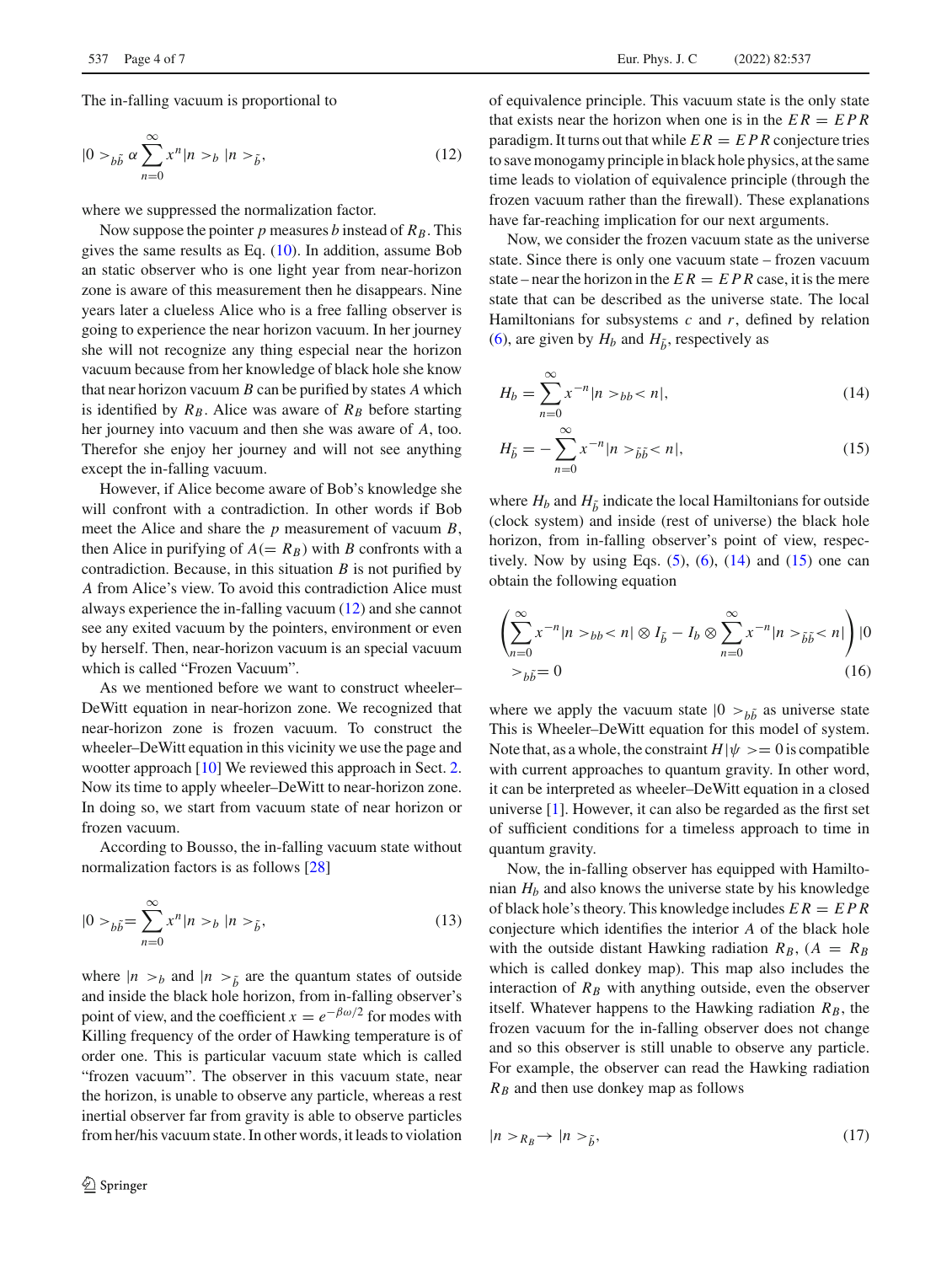for  $n = 0, 1, 2, 3, \ldots$  as quantum states. Therefore, the observer by the knowledge of  $|n\rangle_{R_B}$  can recognize  $|n\rangle_{\tilde{b}}$ , and so construct the frozen vacuum state  $|0 \rangle > b\tilde{b}$  without falling into the interior of the black hole. For more discussion refer to [\[28\]](#page-6-13).

To know the proper time evolution of the interior of the black hole by the PaW approach, without falling into it, the exterior observer can use her/his own subsystem state

$$
|\psi(t) >_{b} = e^{-iH_{b}t/\hslash} |\psi(0) >_{b},
$$
\n(18)

where  $|\psi(0) \rangle_b$  is the initial state of the subsystem *b*, and then uses Eq. [\(7\)](#page-1-4) to derive the proper time evolution of the interior of the black hole, without falling into it, as follows

$$
|\psi(t) >_{\tilde{b}} :=_{b} < \psi(t)|0>_{b\tilde{b}} = e^{-iH_{\tilde{b}}t/\hbar}|\psi(0) >_{\tilde{b}},
$$
 (19)

where  $|\psi(0) >_{\tilde{b}} = b < \psi(0)|0 >_{b\tilde{b}}$  is the initial state of the subsystem *b*.

We conclude that the observer who has access to the Hawking radiation  $R_B$ , has access to the internal of the black hole, too, without falling into it. Therefore, he can also access to the Hamiltonian [\(15\)](#page-3-1) near the horizon outside of it. With these interpretations, he has ability to make a measurement globally through *H* because of his simultaneous accessibility to the Hamiltonian  $H_b$  and  $H_{\tilde{b}}$ . The observer by considering the whole system will recognize it as a static system, but by considering its disjoint subsystems as clock-rest system, will recognize it as a dynamical system.

# <span id="page-4-0"></span>**4 Time evolution of the interior of a black hole and firewalls**

In this section, we investigate the time evolution of the interior of the black hole in the presence of firewall that AMPS has suggested for solving the AMPS's paradox. Therefore, we study a little more about the firewall.

### 4.1 Firewall

AMPS has argued that for a black hole which has radiated more than half of its initial entropy in the Page time, the firewall is created at the horizon where the in-falling observer burns up there [\[18\]](#page-6-4). This is in contradiction with both the equivalence principle and the postulate of black hole complementarity [\[27\]](#page-6-14). AMPS claims that the firewall is constructed in scrambling time which is much less than Page time. However, in a more gradual picture of forming firewall in [\[27](#page-6-14)], this is not a correct picture. For more explanation, consider an old black hole with early Hawking radiation *R*, the outside of the horizon *B* and the interior of the black hole *A*. For an old black hole, *B* has entanglement with Hawking radiation  $R_B$ . On the other hand, for in-falling observer the interior *A* and the outside *B* are entangled. Now, suppose that Alice as in-falling observer, measures the state of the  $R_B$  and then falls into the black hole. She has recognized the state of  $R_B$  and in her journey into the black hole, can measure the state of *B*. As long as *B* has entanglement with *RB*, regarding the monogamy of entanglement, she must not recognize the entanglement between *B* and *A*. To overcome this paradox, APMS argues that the entanglement between *A* and *B* breaks down for Alice. This leads to firewall at horizon in scrambling time. According to [\[27](#page-6-14)], this is not a correct picture, because the high degree of entanglement between *B* and  $R_B$  does not occur suddenly. The firewall is not a part of horizon but it is only as an extension of singularity. The separation of the singularity from horizon is a gradual function of time and at the Page time this separation goes to zero. In this time there is no horizon at all and the singularity of black hole is located at the location of the horizon. So, an infalling observer terminates at horizon (singularity of black hole). The story is different for the young black hole. In the case of young and large black holes the in-falling observer survives passing through the horizon.

### 4.2 Time evolution of the inside of the black hole

Now, we investigate the time evolution of the black hole's inside from the viewpoint of an in-falling observer outside the black hole, near the horizon in the presence of firewall. According to all of above considerations about PaW approach in Sect. [2,](#page-1-0) we choose the state of near horizon vacuum state as the universe state

$$
|\psi \rangle_{b\tilde{b}} = \frac{1}{\sqrt{2}} (|1 \rangle_{b} |1 \rangle_{\tilde{b}} + |0 \rangle_{b} |0 \rangle_{\tilde{b}}),
$$
 (20)

which is identified by imposing the Wheeler–DeWitt equation as  $H|\psi>_{b\tilde{b}}=0$ .

Now, we need local Hamiltonians for subsystems *c* and *r* which are  $H_b$  and  $H_{\tilde{b}}$  respectively, as clock subsystem and the rest of the universe obeying relation [\(6\)](#page-1-2) and are given by

<span id="page-4-1"></span>
$$
H_b = |1 > b < 0|_b - |0 > b < 1|_b,
$$
\n(21)

$$
H_{\tilde{b}} = |1 \rangle_{\tilde{b}} < 0|_{\tilde{b}} - |0 \rangle_{\tilde{b}} < 1|_{\tilde{b}},
$$
\n(22)

where  $H_b$  indicates the local Hamiltonian for outside of observer near horizon and  $H_{\tilde{h}}$  for the interior region of horizon.

<span id="page-4-2"></span>The observer is equipped with local Hamiltonian  $(21)$  near the horizon of black hole. For a young and large black hole the in-falling observer without any concern of existence of the firewall can measure the proper time evolution of the black hole's interior. In doing so, what she needs is to do the following measurement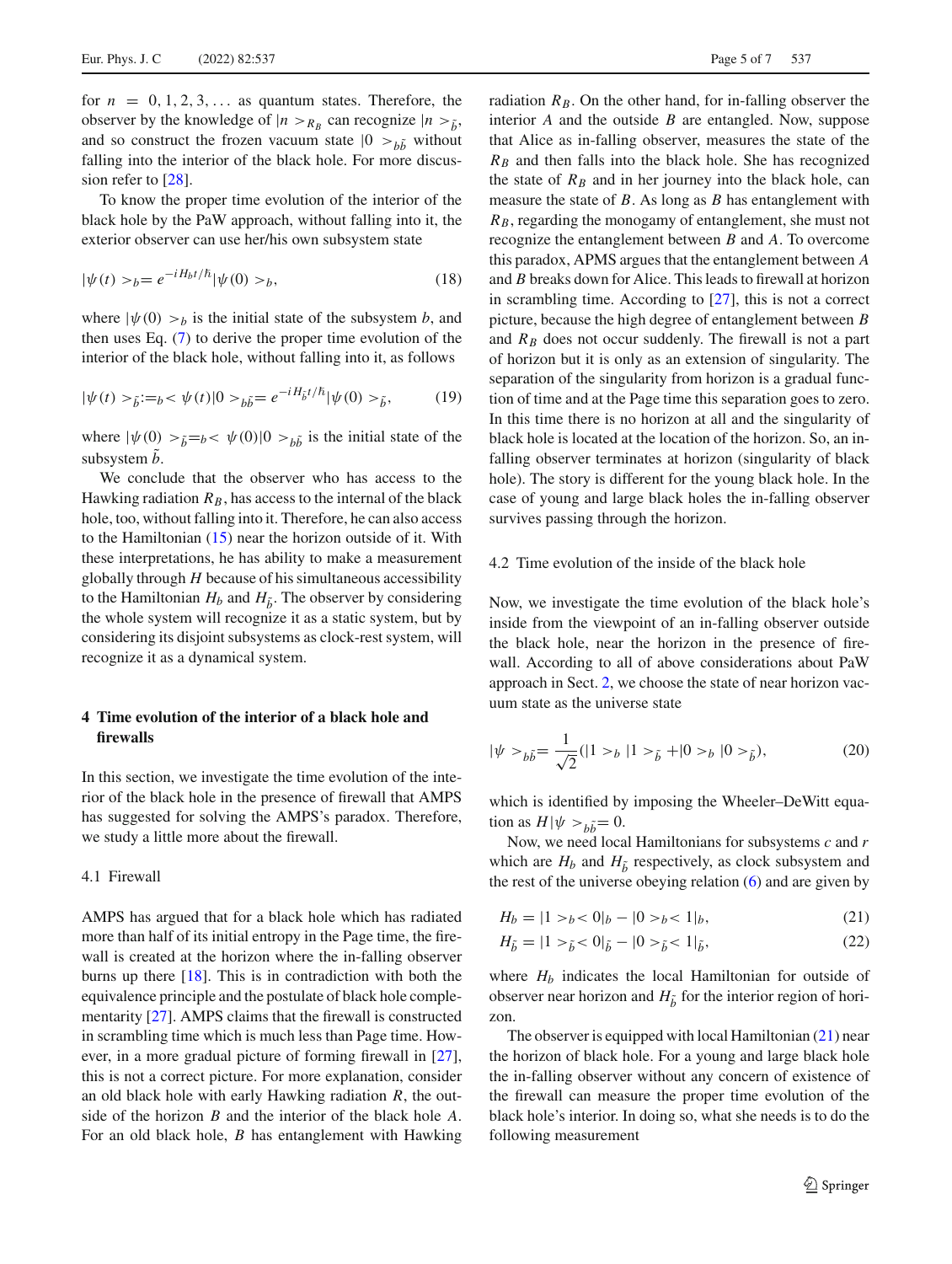$$
|\psi(t) >_{\tilde{b}} :=_{b} < \psi(t) |\psi>_{b\tilde{b}} = e^{-iH_{\tilde{b}}t/\hbar} |\psi(0) >_{\tilde{b}},
$$
 (23)

where  $|\psi(0) >_{\tilde{b}} = b < \psi(0)|0 >_{b\tilde{b}}$  and  $|\psi(t) >_{b} = e^{-iH_{b}t/\hbar}|$  $\psi(0) > b$  and we know that  $|\psi(0) > b$  is the initial state of the subsystem *b*. Therefore, the correlation between  $b < \psi(t)$ and universe state  $|\psi \rangle_{b\tilde{b}}$  which comes from entanglement between them provide the possibility for observer to measure proper time evolution of the black hole's interior.

In the case of an old black hole, the observer again is equipped with local Hamiltonian [\(21\)](#page-4-1) near the horizon of the black hole. If the in-falling observer does not make any measurement on early Hawking radiation  $R_B$  there will be no detectable difference between young and old black hole for her and she will not encounter any firewall at the horizon. Therefore, she is able to measure the evolution of the subsystem *b* by the Eq.  $(23)$  using the correlation between subsystems that mimic the presence of dynamical evolution. On the other hand, suppose that the in-falling observer at first makes a measurement on early Hawking radiation and then near the horizon she makes a measurement on *B*. If she recognizes  $R_B$  and *B* as maximally entangled, then she will confront with firewall at the horizon which comes from the breaking down of entanglement between *A* and *B*. Therefore, in the lack of entanglement between *A* and *B* she will not be able to measure the dynamical evolution of the subsystem  $b$  by Eq.  $(23)$ . In other words, we can conclude that she does not recognize any evolution inside the black hole. This conclusion is very close to the approaches claiming that the lack of entanglement between two sides of horizon leads to non existence of the entire space-time behind the firewall [\[29](#page-6-15)[–31](#page-6-16)].

#### **5 Conclusion**

Although there is a frozen vacuum near the horizon region, one can construct the Wheeler–DeWitt equation there and study the dynamical evolution of the system. If one accepts the  $ER = EPR$  conjecture, then the time evolution of the interior of the horizon can be accessed by an infalling observer before crossing the horizon. The outside observer of the black hole can do measurement on early Hawking radiation and then by the help of  $ER = EPR$  conjecture and the map  $A = R_B$  (donkey map) can access to the interior states. Next, the observer can construct Wheeler–DeWitt operator (Hamiltonian) near the horizon to operate on the frozen vacuum as the universe state with zero energy, and determine the local Hamiltonians for outside and inside the black hole horizon. Finally, the observer is able to obtain the time evolution of the interior states of the black hole by using the outside subsystem and the frozen vacuum state.

If the observer be in the firewall paradigm, she/he will confront with two cases: For young black hole, the observer is equipped with his local Hamiltonian near the horizon of black hole. For a young and large black hole, the in-falling observer without any concern about the existence of firewall can describe the proper time evolution of the black hole's interior.

In the case of old black hole, if the observer does not make any observation on the early Hawking radiation, she/he cannot distinguish between old and young black holes, and so repeats the same calculation of young black hole for the old one. But if the observer makes observation on the early Hawking radiation, then she/he will confront with a firewall and there is no any time evolution on the other side of the horizon.

**Acknowledgements** This work is based upon research funded by Iran National Science Foundation (INSF) under project no. 99033073.

**Data Availability Statement** This manuscript has no associated data or the data will not be deposited. [Authors' comment: This work is a theoretical investigation and there is no need for data or any data analyzing.]

**Open Access** This article is licensed under a Creative Commons Attribution 4.0 International License, which permits use, sharing, adaptation, distribution and reproduction in any medium or format, as long as you give appropriate credit to the original author(s) and the source, provide a link to the Creative Commons licence, and indicate if changes were made. The images or other third party material in this article are included in the article's Creative Commons licence, unless indicated otherwise in a credit line to the material. If material is not included in the article's Creative Commons licence and your intended use is not permitted by statutory regulation or exceeds the permitted use, you will need to obtain permission directly from the copyright holder. To view a copy of this licence, visit [http://creativecomm](http://creativecommons.org/licenses/by/4.0/) [ons.org/licenses/by/4.0/.](http://creativecommons.org/licenses/by/4.0/)

Funded by SCOAP3.

### **References**

- <span id="page-5-0"></span>1. B.S. DeWitt, Quantum theory of gravity. Phys. Rev. **160**, 1113 (1967)
- <span id="page-5-1"></span>2. J.B. Hartle, S.W. Hawking, Wave function of the Universe. Phys. Rev. D **28**, 2960–2975 (1983)
- <span id="page-5-2"></span>3. K.V. Kuchar, in *Proceedings of the 4th Canadian Conference on General Relativity and Relativistic Astrophysics* edited by G. Kunstatter, D. Vincent, J. Williams 7 (World Scientific, Singapore) (1992)
- 4. C.J. Isham, in *Integrable Systems, Quantum Groups and Quantum Field Theories*. ed. by L.A. Ibort, M.A. Rodriguez (Kluwer, Dordrecht, 1993). [arXiv:gr-qc/9210011](http://arxiv.org/abs/gr-qc/9210011)
- 5. A. Ashtekar, Gravity and the quantum. New J. Phys. **7**, 198 (2005)
- 6. E. Anderson, The problem of time in quantum gravity, in *Classical and Quantum Gravity: Theory*. ed. by V.R. Frignanni (Analysis and Applications. Nova, New York, 2012). [arXiv:1009.2157v3](http://arxiv.org/abs/1009.2157v3)
- 7. Z. Merali, Theoretical physics: the origins of space and time. Nature **500**, 516–519 (2013)
- 8. C. Marletto, V. Verdal, Evolution without evolution, and without ambiguities. Phys. Rev. D **95**, 043510 (2017)
- <span id="page-5-3"></span>9. J. Barbour, *The End of Time: The Next Revolution in Physics* (Oxford University Press, Oxford, 1999)
- <span id="page-5-4"></span>10. D.N. Page, W.K. Wootters, Evolution without evolution: dynamics described by stationary observables. Phys. Rev. D **27**, 2885 (1983)